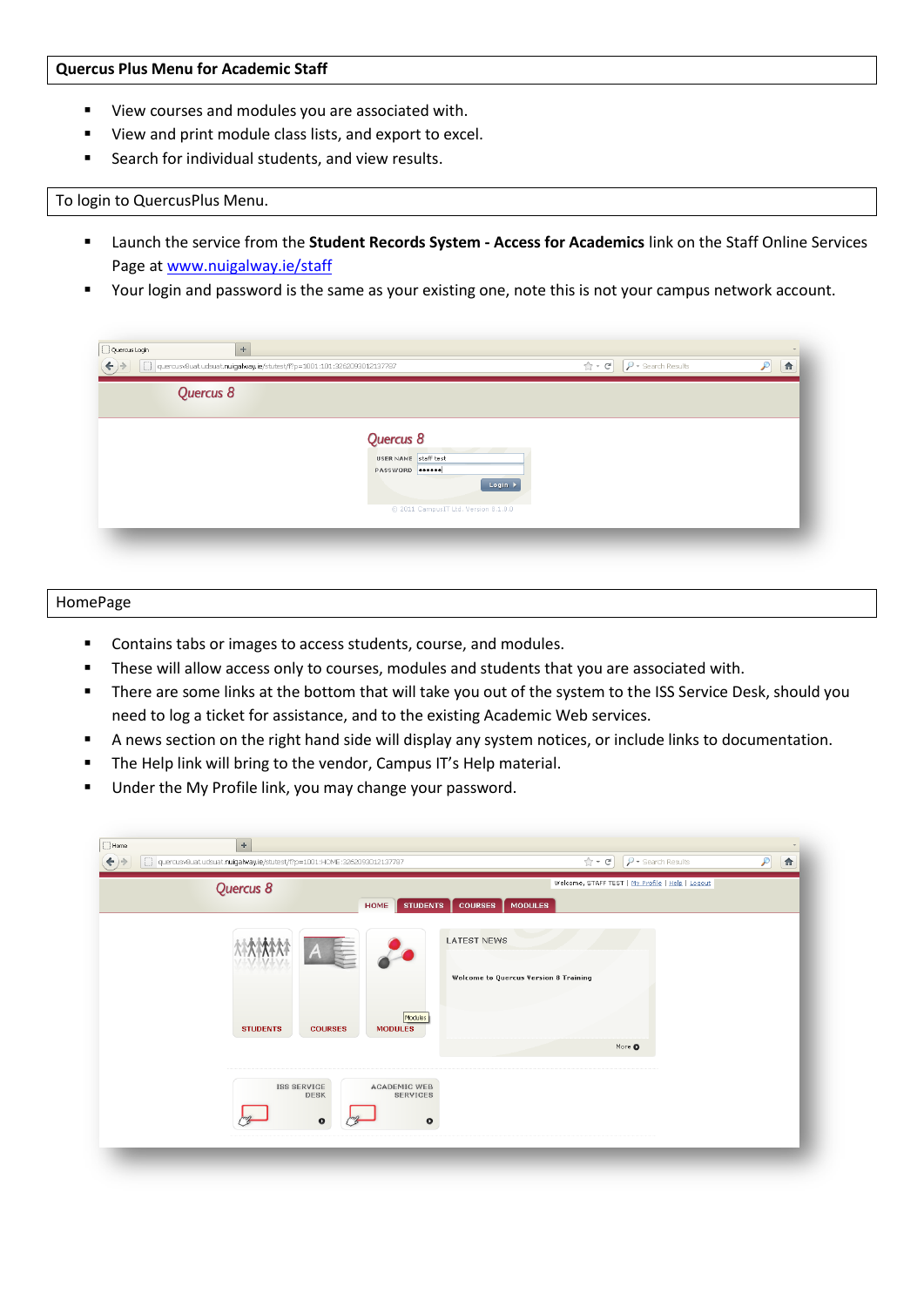- **If you leave the Module box blank and click Search, it will display all your associated modules.**
- You can also enter a full or partial module name or code e.g. MSXXX, Management, Manage.
- You may specify the session to be current, or previous should you wish to view historical module or class information.

| $\Box$ Modules<br>← | $\div$<br>quercusv8uat.udsuat.nuigalway.ie/stutest/f?p=1001:520:3262093012137787::NO |                                                                                                          |                                  | $\hat{C}$ + $C$ <sup>1</sup>                     | $\rho$ + Search Results | 合<br>₽         |
|---------------------|--------------------------------------------------------------------------------------|----------------------------------------------------------------------------------------------------------|----------------------------------|--------------------------------------------------|-------------------------|----------------|
|                     | Quercus 8                                                                            | <b>STUDENTS</b><br><b>HOME</b>                                                                           | <b>COURSES</b><br><b>MODULES</b> | Welcome, STAFF TEST   My Profile   Help   Logout |                         |                |
|                     | <b>Modules</b><br>MODULE                                                             | SESSION<br>$\checkmark$<br>2010<br>(A  )<br>2015<br>2014<br>2013<br>2012<br>2011<br>2010<br>2009<br>2008 | MORE OPTIONS <b>D</b>            | Search >                                         |                         | $\overline{?}$ |

When the module(s) are displayed, click on the view icon to drill into the module.

| u |                 | quercusv8uat.udsuat.nuigalway.ie/stutest/f?p=1001:520:3262093012137787::NO:RP::8cs=38CC83C71E5EF08DA1E3E486B8B7EB877 |                                  | $\mathbb{R}$ + $\mathbb{C}$ | $\rho$ + Search Results                          | 合              |
|---|-----------------|----------------------------------------------------------------------------------------------------------------------|----------------------------------|-----------------------------|--------------------------------------------------|----------------|
|   | Quercus 8       |                                                                                                                      |                                  |                             | Welcome, STAFF TEST   My Profile   Help   Logout |                |
|   |                 | <b>STUDENTS</b><br><b>HOME</b>                                                                                       | <b>COURSES</b><br><b>MODULES</b> |                             |                                                  |                |
|   | <b>Modules</b>  |                                                                                                                      |                                  |                             |                                                  |                |
|   | MODULE          | <b>SESSION</b><br>2010<br>$\ddot{\phantom{1}}$                                                                       | MORE OPTIONS $\Box$              | Search >                    |                                                  | $\overline{r}$ |
|   |                 | Module ▲ Start Date Description                                                                                      |                                  | Short Name Module Level     | View                                             |                |
|   | CE111<br>٠      | Engineering Graphics 1                                                                                               | CE111                            | $\sim$                      | $\bullet$                                        |                |
|   | CE405<br>$\sim$ | Design Of Structures                                                                                                 | CE405                            | ٠                           | $\bullet$                                        |                |
|   | ED650<br>$\sim$ | Education                                                                                                            | ED650                            | PhD Research Discipline     | $\bullet$                                        |                |
|   | EH306<br>$\sim$ | Engineering Hydraulics I.                                                                                            | EH306                            | ٠                           | $\bullet$                                        |                |

In the Module Instance detail view, the top section gives high level information, and the lower tabs display detailed information.

| Quercus 8<br><b>HOME</b>                                               | <b>STUDENTS</b><br><b>COURSES</b><br><b>MODULES</b>                                 | Welcome, STAFF TEST   My Profile   Help   Logout |
|------------------------------------------------------------------------|-------------------------------------------------------------------------------------|--------------------------------------------------|
| Modules » Module Instance                                              |                                                                                     | CUSTOMIZE                                        |
| ENGINEERING HYDRAULICS I (EH306)                                       |                                                                                     | <b>TASKS</b>                                     |
| MODULE CODE EH306                                                      | SESSION 2010                                                                        | ⋒<br>COMMUNICATE                                 |
| DESCRIPTION Engineering Hydraulics I                                   | START - END -                                                                       | A<br>PRINT CLASS LIST                            |
| SHORT NAME EH306                                                       | <b>DEFAULT CREDITS</b>                                                              | 冒<br>YEARLY CLASS LIST                           |
| MODULE LEVEL                                                           | QUALIFICATION                                                                       |                                                  |
| Staff Documents Department<br><b>Students</b><br><b>Student Search</b> |                                                                                     |                                                  |
| SEARCH                                                                 | <b>SUBJECT STATUS</b><br>Search  <br>$\overline{\mathbf{v}}$<br>Registered<br>(A  ) |                                                  |
| No students found.                                                     | Award Year Subject<br>Brought Forward Mark<br>Cancelled<br>Completed<br>Deferred    |                                                  |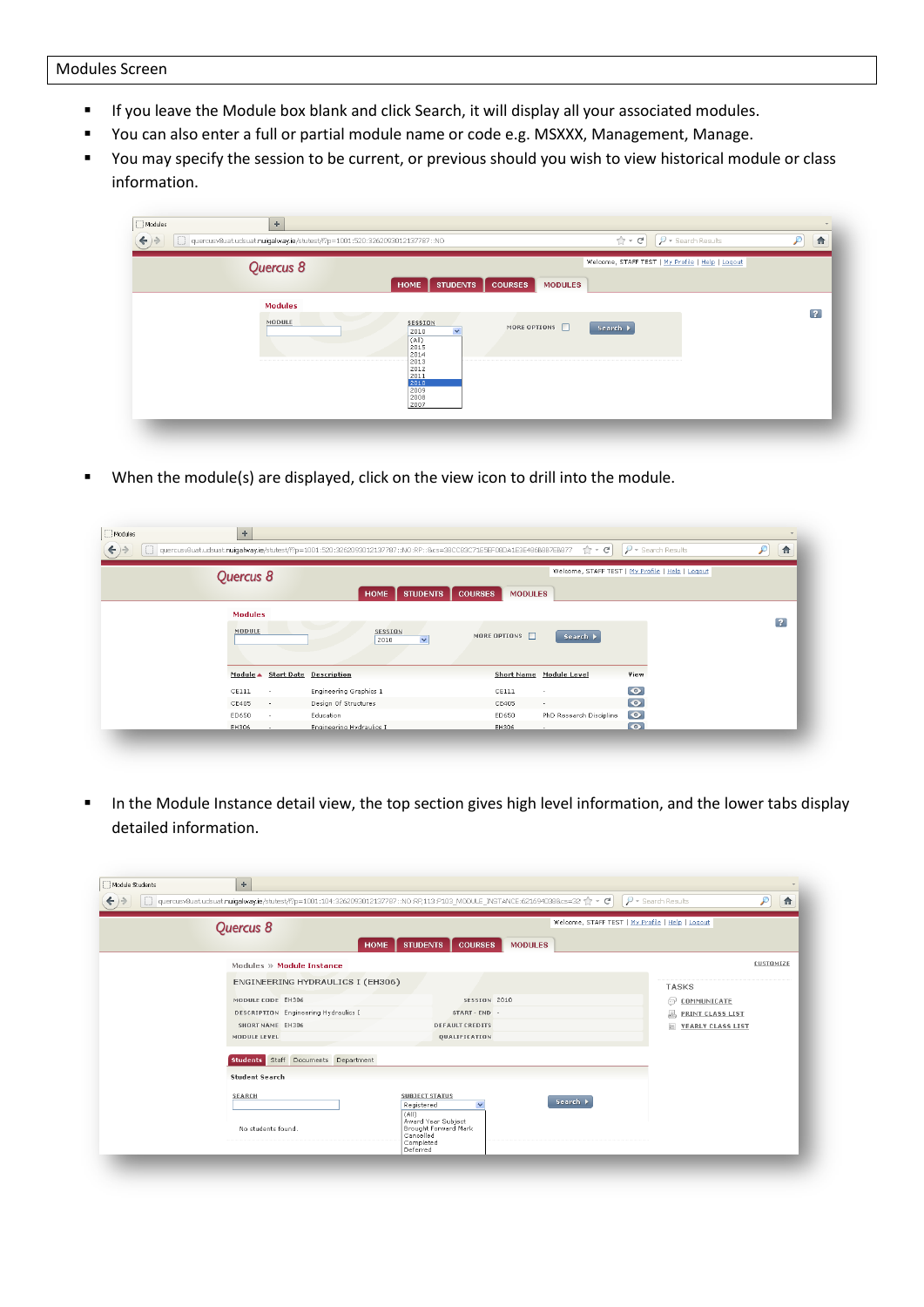The Students tab displays the Module Class list, and you can: filter by student status, print a class list using the link on the right hand side, or export the class list to excel using the link directly under the list.

| quercusv8uat.udsuat.nuigalway.ie/stutest/f?p=1001:104:3262093012137787::NO:RP::8cs=38CC83C71E5EF08DA1E3E486B8B7EB877<br>Quercus 8<br><b>HOME</b>                                                                               | <b>STUDENTS</b><br><b>COURSES</b><br><b>MODULES</b>                                                 | $\uparrow$ + $C$<br>Welcome, STAFF TEST   My Profile   Help   Logout          | $\rho$ + Search Results<br>$\mathcal{P}$<br>合                                                    |
|--------------------------------------------------------------------------------------------------------------------------------------------------------------------------------------------------------------------------------|-----------------------------------------------------------------------------------------------------|-------------------------------------------------------------------------------|--------------------------------------------------------------------------------------------------|
| Modules » Module Instance<br>ENGINEERING HYDRAULICS I (EH306)<br>MODULE CODE EH306<br>DESCRIPTION Engineering Hydraulics I<br>SHORT NAME EH306<br>MODULE LEVEL<br>Students Staff Documents Department<br><b>Student Search</b> | SESSION 2010<br>START - END -<br><b>DEFAULT CREDITS</b><br>QUALIFICATION                            |                                                                               | CUSTOMIZE<br><b>TASKS</b><br>C COMMUNICATE<br>A.<br><b>PRINT CLASS LIST</b><br>YEARLY CLASS LIST |
| SEARCH<br>(A  )<br>ID Number<br><b>First Name</b><br>Surname                                                                                                                                                                   | <b>SUBJECT STATUS</b><br>$\checkmark$<br>Date Of Birth<br><b>Subject Status</b><br>Exempt<br>Exempt | Search ><br><b>Student Status</b><br>View<br>$\bullet$<br>$\bullet$<br>$\sim$ |                                                                                                  |

 Printing a class list opens in a window, and you can use the Print option at the top to send to your printer as normal.

| MODULE CODE EH306<br>SESSION 2010<br>DESCRIPTION Engineering Hydraulics I<br>START - END -<br><b>TASKS</b><br>SHORT NAME EH306<br><b>DEFAULT CREDITS</b><br>a<br>COMMUNICATE<br>MODULE LEVEL<br><b>QUALIFICATION</b><br>昷<br>PRINT CLASS LIST<br><b>ID Number</b><br><b>Subject Status</b><br><b>Student Status</b><br>Signature<br>First Name<br>Surname<br>田<br>YEARLY CLASS LIST | ENGINEERING HYDRAULICS I (EH306) | Print this page |           |
|-------------------------------------------------------------------------------------------------------------------------------------------------------------------------------------------------------------------------------------------------------------------------------------------------------------------------------------------------------------------------------------|----------------------------------|-----------------|-----------|
|                                                                                                                                                                                                                                                                                                                                                                                     |                                  |                 | CUSTOMIZE |
|                                                                                                                                                                                                                                                                                                                                                                                     |                                  |                 |           |
|                                                                                                                                                                                                                                                                                                                                                                                     |                                  |                 |           |
|                                                                                                                                                                                                                                                                                                                                                                                     |                                  |                 |           |
|                                                                                                                                                                                                                                                                                                                                                                                     |                                  |                 |           |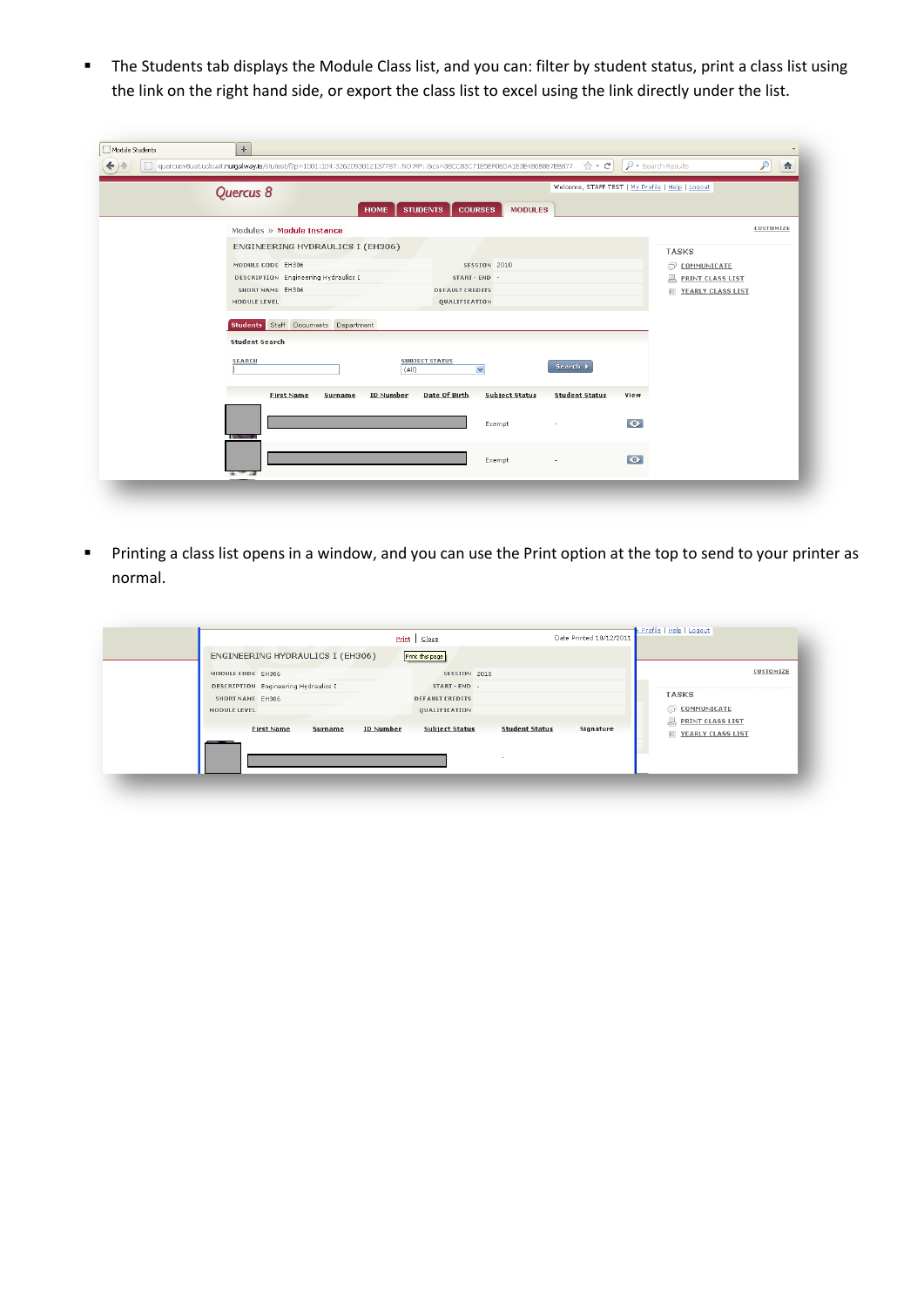- Like Modules, clicking on Courses, gives you access to the Courses you are associated with.
- Similar to Modules you can search for a Course code, partial or full name, and click the View icon to drill into the course.

| $\Box$ Courses<br>O.<br>← | $\!+\!$<br>quercusv8uat.udsuat.nuigalway.ie/stutest/f?p=1001:201:3262093012137787::NO:RP::&cs=38CC83C71E5EF08DA1E3E486B8B7EB877 |                                        |                 |                                             |                             |                |                          | $\mathbb{C}$ + $\mathbb{C}$ |         | $\rho$ + Search Results                          | 合<br>$\mathcal{P}$      |
|---------------------------|---------------------------------------------------------------------------------------------------------------------------------|----------------------------------------|-----------------|---------------------------------------------|-----------------------------|----------------|--------------------------|-----------------------------|---------|--------------------------------------------------|-------------------------|
|                           | Quercus 8                                                                                                                       |                                        | <b>HOME</b>     | <b>STUDENTS</b>                             | <b>COURSES</b>              | <b>MODULES</b> |                          |                             |         | Welcome, STAFF TEST   My Profile   Help   Logout |                         |
|                           | <b>Courses</b><br>COURSE<br>H <sub>M</sub>                                                                                      |                                        | SESSION<br>2010 | $\checkmark$                                | MORE OPTIONS $\Box$         |                | Search >                 |                             |         |                                                  | $\overline{\mathbf{r}}$ |
|                           |                                                                                                                                 | Course Code ▲ Instance Code Start Date |                 | <b>Description</b>                          | Mode of Study Year Location |                |                          | <b>Status</b>               | View    |                                                  |                         |
|                           | <b>HM</b>                                                                                                                       | 1HM7                                   | 01-SEP-2010     | Postgraduate Diploma<br>In Health Promotion | Part Time                   | 1              | <b>NUIG</b>              | Approved <b>O</b>           |         |                                                  |                         |
|                           | <b>HM</b>                                                                                                                       | 1HM9                                   | 01-SEP-2010     | Postgraduate Diploma<br>In Health Promotion | Part Time                   |                | Marino.<br><b>Dublin</b> | Approved O                  |         |                                                  |                         |
|                           |                                                                                                                                 |                                        |                 |                                             |                             |                |                          |                             | $1 - 2$ |                                                  |                         |

- The structure is similar to Module, the high level detail is in the top section, with detailed information on the associated tabs below.
- In NUI Galway, we do not use all the detailed information types so some may appear blank.

|                           | <b>HOME</b>                                           |                                                       |                                                               |                              |
|---------------------------|-------------------------------------------------------|-------------------------------------------------------|---------------------------------------------------------------|------------------------------|
| Courses » 1HM7            |                                                       |                                                       |                                                               |                              |
|                           | POSTGRADUATE DIPLOMA IN HEALTH PROMOTION (1HM7)       |                                                       |                                                               | <b>TASKS</b>                 |
| COURSE HM                 |                                                       |                                                       | SESSION 2010                                                  | COMMUNICATE<br>a             |
| INSTANCE 1HM7             |                                                       |                                                       | COURSE YEAR 1                                                 | 具<br><b>PRINT CLASS LIST</b> |
|                           | DESCRIPTION Postgraduate Diploma In Health Promotion  |                                                       | START - END 01-SEP-2010 - 31-AUG-2011                         |                              |
| MODE OF STUDY Part Time   |                                                       |                                                       | LOCATION NUIG                                                 |                              |
| STREAM                    | HM7 Postgraduate Diploma in Health<br>Promotion (P/T) |                                                       | PROVIDER                                                      |                              |
| <b>Course Details</b>     |                                                       |                                                       |                                                               |                              |
|                           |                                                       |                                                       |                                                               |                              |
|                           | COURSE LEVEL Postgraduate Diploma                     | <b>DIVISION</b>                                       |                                                               |                              |
| SEMESTERISED True         |                                                       |                                                       | FACULTY College of Arts, Social Sciences, & Celtic Studies    |                              |
| <b>COURSE STRUCTURE 1</b> |                                                       |                                                       | DEPARTMENT College of Arts, Social Sciences, & Celtic Studies |                              |
| DURATION <sub>2</sub>     | CREDITS 60                                            | APPROVED DATE 20-SEP-2001<br>INSTANCE STATUS Approved |                                                               |                              |